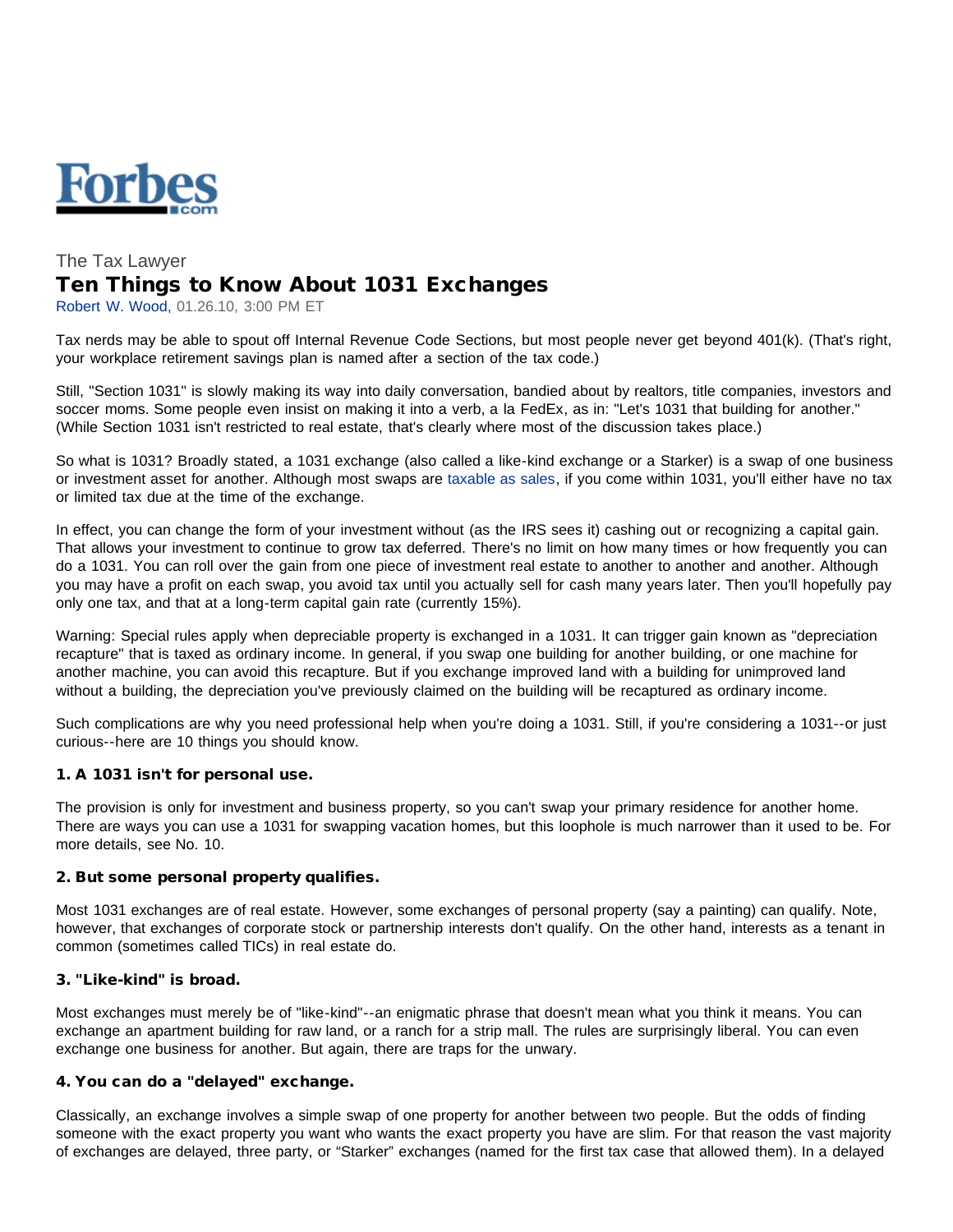exchange, you need a middleman who holds the cash after you "sell" your property and uses it to "buy" the replacement property for you. This three party exchange is treated as a swap.

# 5. You must designate replacement property.

There are two key timing rules you must observe in a delayed exchange. The first relates to the designation of replacement property. Once the sale of your property occurs, the intermediary will receive the cash. You can't receive the cash or it will spoil the 1031 treatment. Also, within 45 days of the sale of your property you must designate replacement property in writing to the intermediary, specifying the property you want to acquire.

# 6. You can designate multiple replacement properties.

There's long been debate about how many properties you can designate and what conditions you can impose. The IRS says you can designate three properties as the designated replacement property so long as you eventually close on one of them. Alternatively, you can designate more properties if you come within certain valuation tests. For example, you can designate an unlimited number of potential replacement properties as long as the fair market value of the replacement properties does not exceed 200% of the aggregate fair market value of all the exchanged properties.

# 7. You must close within six months.

The second timing rule in a delayed exchange relates to closing. You must close on the new property within 180 days of the sale of the old. Note that the two time periods run concurrently. That means you start counting when the sale of your property closes. If you designate replacement property exactly 45 days later, you'll have 135 days left to close on the replacement property.

# 8. If you receive cash, it's taxed.

You may have cash left over after the intermediary acquires the replacement property. If so, the intermediary will pay it to you at the end of the 180 days. That cash--known as "boot"--will be taxed as partial sales proceeds from the sale of your property, generally as a capital gain.

# 9.You must consider mortgages and other debt.

One of the main ways people get into trouble with these transactions is failing to consider loans. You must consider mortgage loans or other debt on the property you relinquish, and any debt on the replacement property. If you don't receive cash back but your liability goes down, that too will be treated as income to you just like cash. Suppose you had a mortgage of \$1 million on the old property, but your mortgage on the new property you receive in exchange is only \$900,000. You have \$100,000 of gain that is also classified as "boot," and it will be taxed.

# 10. Using 1031 for a vacation house is tricky.

You can sell your primary residence and, combined with your spouse, shield \$500,000 in capital gain, so long as you've lived there for two years out of the past five. But this break isn't available for your second or vacation home. You might have heard tales of taxpayers who used a 1031 to swap one vacation home for another, perhaps even for a house where they want to retire. The 1031 delayed any recognition of gain. Later they moved into the new property, made it their primary residence and eventually planned to use the \$500,000 capital gain exclusion.

In 2004 Congress tightened that loophole. Yes, taxpayers can still turn vacation homes into rental properties and do 1031 exchanges. Example: You stop using your beach house, rent it out for six months or a year and then exchange it for other real estate. If you actually get a tenant and conduct yourself in a businesslike way, you've probably converted the house to investment property, which should make your 1031 exchange OK. But if you merely hold it out for rent but never actually have tenants, it's probably not. The facts will be key, as will the timing. The more time that elapses after you convert the property's use the better. Although there is no absolute standard, anything less than six months of bona fide rental use is probably not enough. A year would be better.

If you want to use the property you swapped for as your new second or even primary home, you can't move in right away. In 2008 the IRS set forth a safe harbor rule under which it said it would not challenge whether a replacement dwelling qualified as investment property for purposes of a 1031. To meet that safe harbor, in each of the two 12-month periods immediately after the exchange: (1) you must rent the dwelling unit to another person for a fair rental for 14 days or more; and (2) your own personal use of the dwelling unit cannot exceed the greater of 14 days or 10% of the number of days during the 12 month period that the dwelling unit is rented at a fair rental.

Moreover, after successfully swapping one vacation/investment property for another, you can't immediately convert it to your primary home and take advantage of the \$500,000 exclusion. Before the law was changed in 2004 an investor might transfer one rental property in a 1031 exchange for another rental property, rent out the new rental property for a period of time,